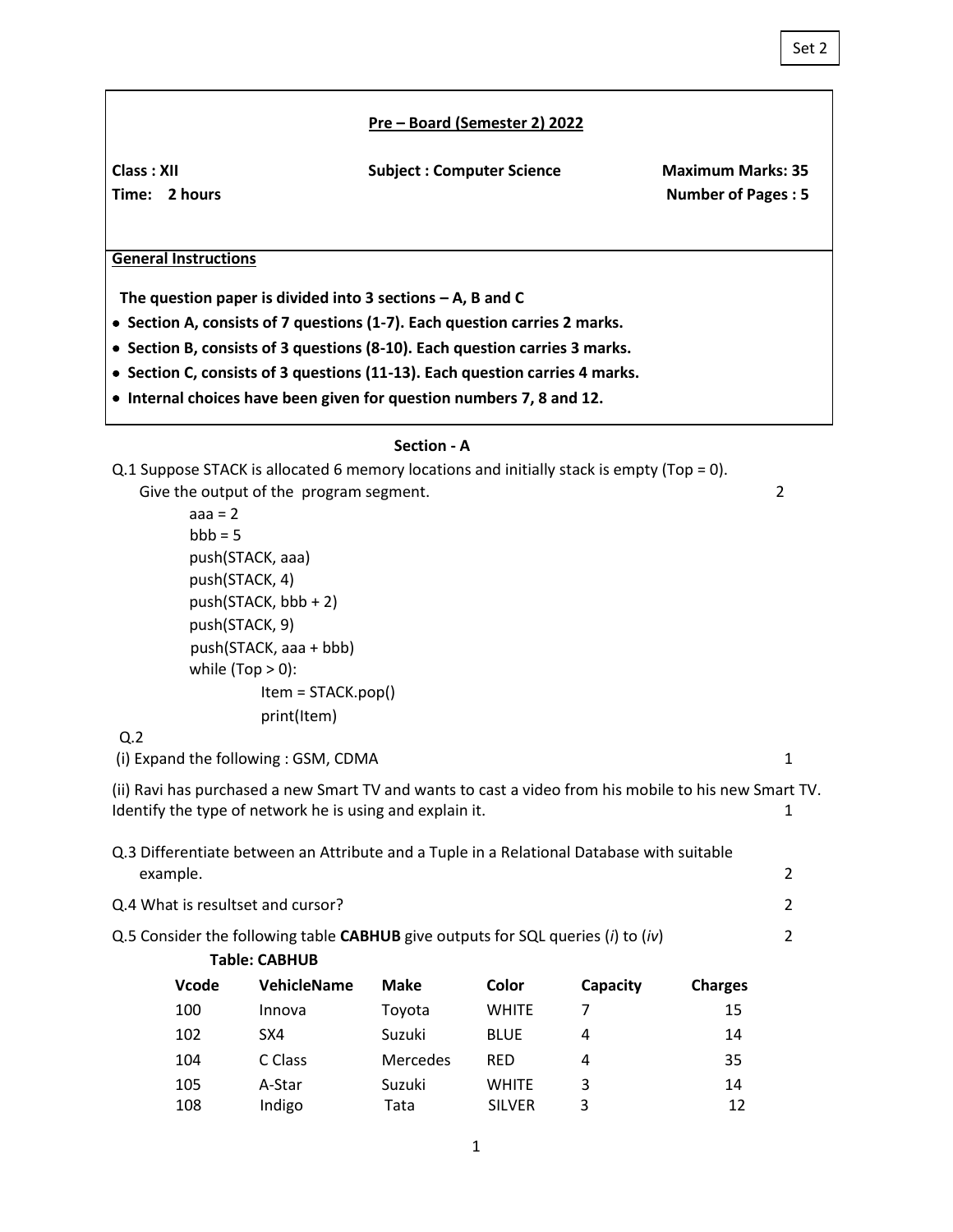- *(i)* SELECT COUNT(DISTINCT Make) FROM CABHUB;
- *(ii)* SELECT MAX(Charges), MIN(Charges) FROM CABHUB;
- *(iii)* SELECT COUNT(\*), Make FROM CABHUB group by Make;
- (*iv*) SELECT VehicleName FROM CABHUB WHERE Capacity=4 and charges >25;

| Q.6 (i) How many Primary and Foreign keys can a table have? |  |
|-------------------------------------------------------------|--|
|-------------------------------------------------------------|--|

(ii) In SQL, what is the error in following query : SELECT NAME, SAL, DESIGNATION WHERE DISCOUNT=NULL;. 1 1 Q.7 From the following Tables (PRODUCT) AND (CLIENT) answer the question (i) and (ii) 2

## **Table : PRODUCT**

| P ID             | ProductName      | <b>Manufacturer</b> | <b>Price</b> |
|------------------|------------------|---------------------|--------------|
| <b>TP01</b>      | Talcom Powder    | LAK                 | 40           |
| <b>FW05</b>      | Face Wash        | ABC.                | 45           |
| <b>BS01</b>      | <b>Bath Soap</b> | ABC                 | 55           |
| SH <sub>06</sub> | Shampoo          | XY7                 | 120          |
| <b>FW12</b>      | Face Wash        | XY7                 | 95           |

# **TABLE : CLIENT**

| $C$ $ID$ | <b>ClientName</b>   | City      | P ID             |
|----------|---------------------|-----------|------------------|
| 01       | Cosmetic Shop       | Delhi     | <b>FW05</b>      |
| 06       | <b>Total Health</b> | Mumbai    | <b>BS01</b>      |
| 12       | Live Life           | Delhi     | SH <sub>06</sub> |
| 15       | Pretty Woman        | Delhi     | <b>FW12</b>      |
| 16       | <b>Dreams</b>       | Bangalore | TP01             |

(i) Identify Primary Key from both the tables

(ii) Can we delete the record of TP01 from table PRODUCT? If not give reason.

**OR**

(i) Identify the foriegn key in CLIENT table

(ii) What is the degree and cardinality of PRODUCT table.

## **Section - B**

Q.8 Ram has created a dictionary containing names and fees as key value pairs of 8 students. 3

Write a program, with separate user defined functions to perform the following operations:

● Push the keys (name of the student) of the dictionary into a stack, where the corresponding value (fees) is less than 2000 but greater than 1000.

● Pop and display the content of the stack.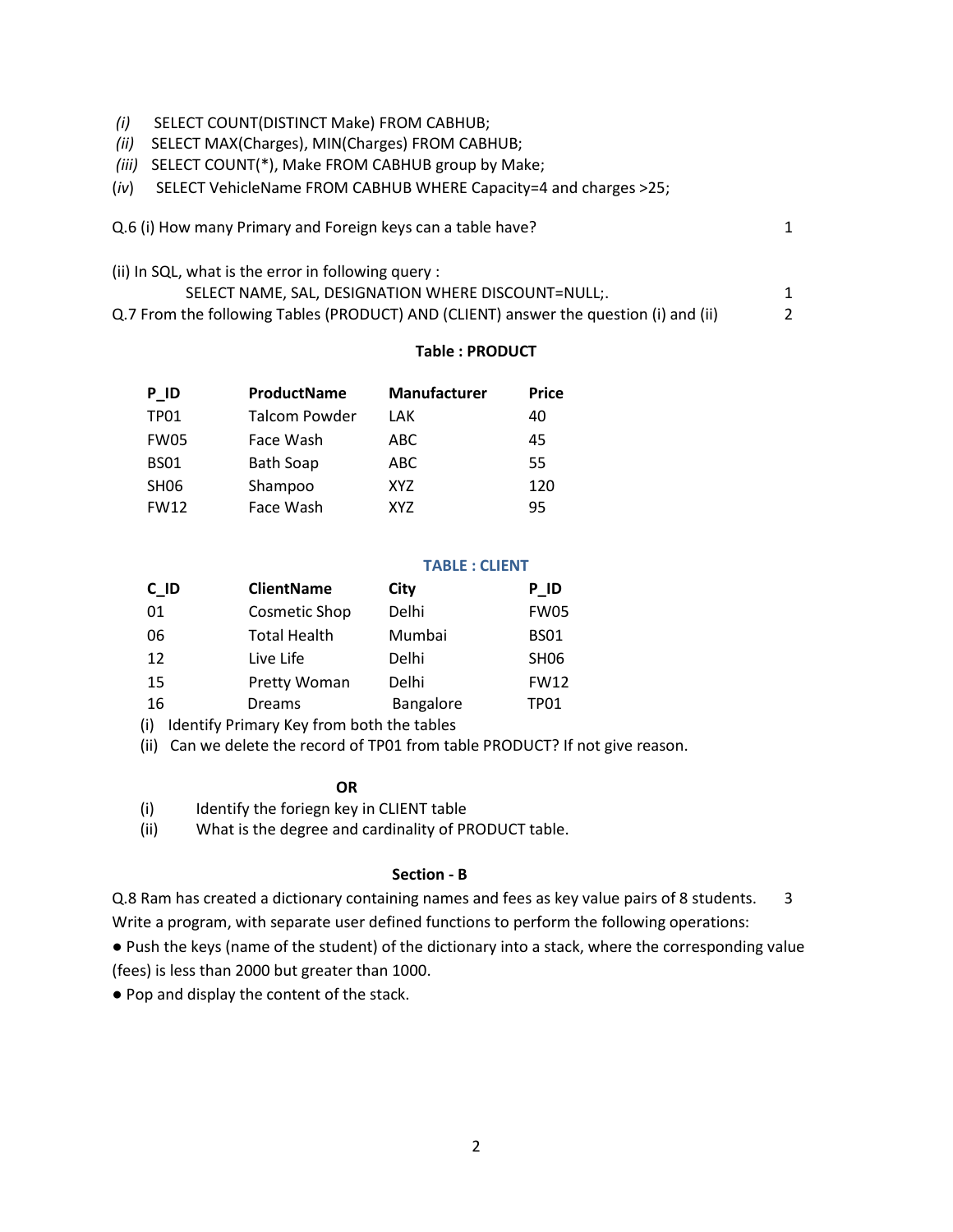#### **OR**

Anita has a list containing 15 integers. You need to help her create a program with separate user defined functions to perform the following operations based on this list.

● Traverse the content of the list and push the odd numbers into a stack.

● Pop and display the content of the stack.

## Q.9

| (i) Differentiate between WHERE and HAVING clause.                   |  |
|----------------------------------------------------------------------|--|
| (ii) Which keyword is used to remove redundant data from a relation? |  |

Q.10 Write SQL query to create a table "Sports" with the following structure: 3

Table: Job

| <b>Datatype</b> | <b>Size</b> | <b>Constraint</b> |
|-----------------|-------------|-------------------|
| Integer         | 3           | Primary Key       |
| Varchar         | 25          | Not Null          |
| Integer         |             | unique            |
| integer         |             |                   |
|                 |             |                   |

### **Section – C**

Q.11 Consider the following tables SENDER and RECEIVER : 4

| <b>TABLE: SENDER</b>   |                   |                |              |                         |                   |                |
|------------------------|-------------------|----------------|--------------|-------------------------|-------------------|----------------|
| SenderID               | <b>SenderName</b> |                |              | <b>SenderAddress</b>    | <b>SenderCity</b> |                |
| ND <sub>01</sub>       | R Jain            |                | 2, ABC Appts |                         | New Delhi         |                |
| MU02                   | H Sinha           |                | 12, Newtown  |                         | Mumbai            |                |
| <b>MU15</b>            | S Jha             |                |              | 27/A, Park Street       | Mumbai            |                |
| <b>ND50</b>            | T Prasad          |                | 122-k, SDA   |                         | New Delhi         |                |
| <b>TABLE: RECEIVER</b> |                   |                |              |                         |                   |                |
| <b>RecID</b>           | SenderID          | <b>RecName</b> |              | <b>RecAddress</b>       |                   | <b>RecCity</b> |
| KO05                   | ND01              | R Bajpayee     |              | 5, Central Avenue       |                   | Kolkata        |
| ND <sub>08</sub>       | MU02              | S Mahajan      |              | 116, A Vihar            |                   | New Delhi      |
| MU19                   | ND01              | H Singh        |              | 2A, Andheri East        |                   | Mumbai         |
| <b>MU32</b>            | <b>MU15</b>       | P K Swamy      |              | <b>B5, C S Terminus</b> |                   | Mumbai         |
| ND48                   | <b>ND50</b>       | S Tripathi     |              | 13, Mayur Vihar         |                   | New Delhi      |

Write SQL commands for the following statements :

(*i*)To display the names of all Senders from Mumbai.

(*ii*)To display the RecID, SenderName, SenderAddress, RecName, RecAddress for every Receiver.

(*iii*)To display Receiver details in ascending order of RecName.

(*iv*)To display number of Receivers from each city.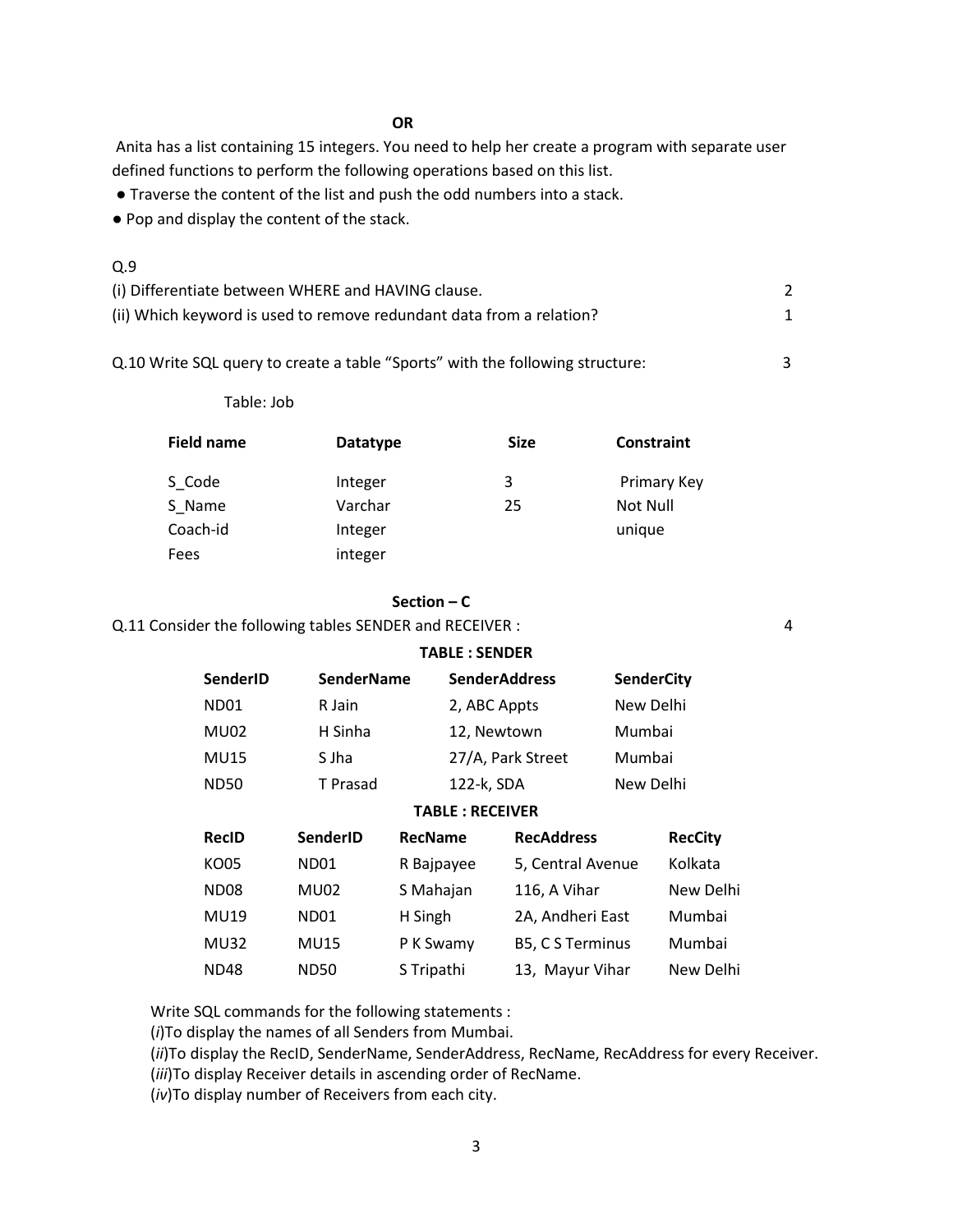# Q.12

(i) Define the term *bandwidth.* Write unit of bandwidth. 2

## **OR**

Identify the following device:

(a) A device that is used to connect different types of networks. It performs the necessary translation so that connected networks can communicate properly.

(b) A device that converts data from digital bit stream into an analog signal and vice versa. (ii) What are the similarities and differences between bus and tree topologies? 2

## Q.13

"Hindustan Connecting World Association" is planning to start their offices in four major cities in India to provide regional IT infrastructure support in the field of Education & Culture. The company has planned to set up their head office in New Delhi in three locations and have named their New Delhi offices as "Sales Office", "Head office" and "Tech Office". The company's regional offices are located at "Coimbatore", "Kolkata" and "Ahmedabad". 4

A rough layout of the same is as follows :



Approximate distances between these offices as per network survey team is as follows :

| <b>Place From</b>  | Place To           | <b>Distance</b> |
|--------------------|--------------------|-----------------|
| <b>Head Office</b> | Sales Office       | 10KM            |
| <b>Head Office</b> | <b>Tech Office</b> | 70 Meter        |
| <b>Head Office</b> | Kolkata Office     | 1291 KM         |
| <b>Head Office</b> | Ahmedabad Office   | 790 KM          |
| <b>Head Office</b> | Coimbatore Office  | 1952 KM         |